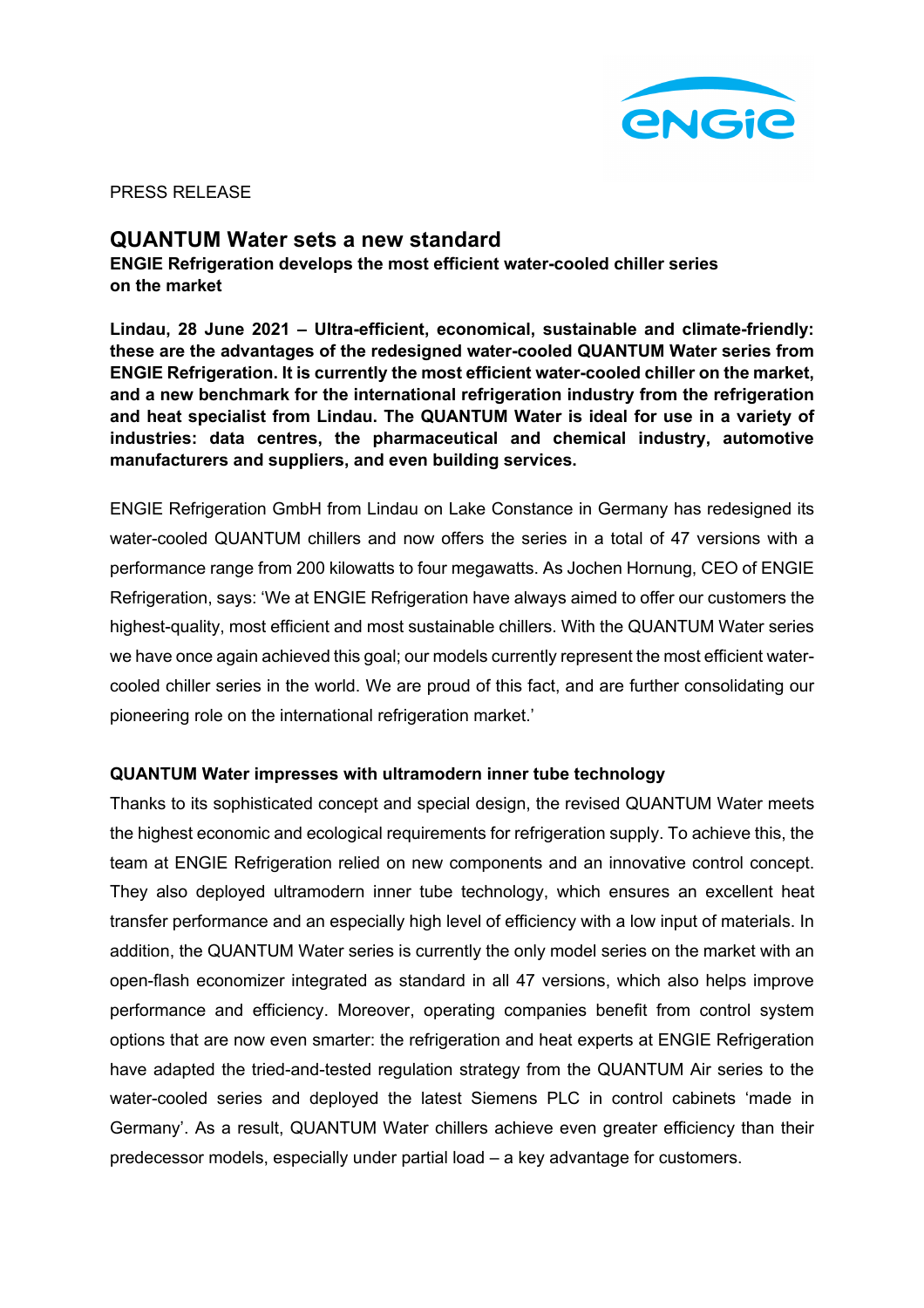

## **A real innovation: smart control improves ease of use**

As the world's first water-cooled chiller series, the QUANTUM Water offers groundbreaking digital features. With the new 'smart control', a smart user interface (web-based visualisation) replaces the touch panel that was previously integrated in a fixed position on the machine, allowing the chiller to be controlled using a tablet and a Wi-Fi connection, for example. This improves ease of use for operating companies while also simplifying maintenance and servicing by the ENGIE experts. Furthermore, customers can now choose between four different refrigerants – R-515B, R-134a, R-513A and R-1234ze – and all machines require less refrigerant than the predecessor series. For the first time, the QUANTUM Water can be ordered with special housing to provide maximum safety in the unlikely event of an accident occurring in a machine operated with the A2L refrigerant R-1234ze. Customers who lack a large machine room but would nevertheless like to use future-proof high-end technology in their refrigeration supply can thus set up the new QUANTUM Water outdoors – a hitherto unheard-of option on the refrigeration market.

## **Ideal refrigeration solution for various applications**

The QUANTUM Water is available in 47 model versions with a smart modular principle and a performance range from 200 kilowatts to four megawatts. Jochen Hornung summarises the many innovations and special benefits of the QUANTUM Water: 'With its specific properties, our QUANTUM Water is perfect for use in a variety of industries, from automotive manufacturing and data centres to building services. We guarantee that every customer will benefit from the most efficient machine for their specific application while significantly reducing their carbon footprint – all in line with ENGIE's mission of "zero carbon transition as a service".' The new QUANTUM Water replaces the previous water-cooled series QUANTUM W, QUANTUM B, QUANTUM X and QUANTUM G from ENGIE Refrigeration; the QUANTUM Power will remain available as a customer-specific solution for even higher performance ranges up to 8.5 megawatts. As its next step, ENGIE Refrigeration will also overhaul its SPECTRUM chillers and heat pumps.